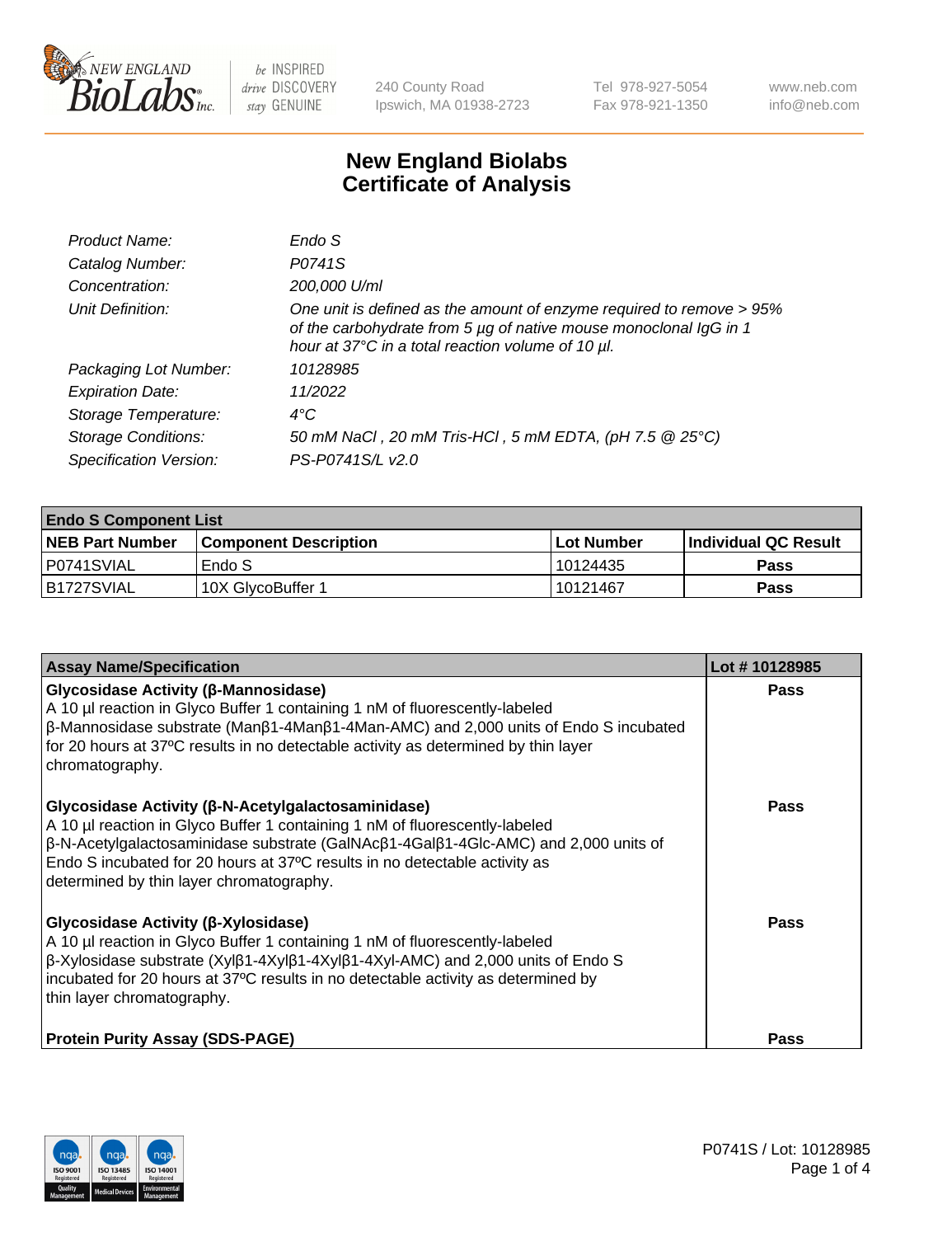

240 County Road Ipswich, MA 01938-2723 Tel 978-927-5054 Fax 978-921-1350

www.neb.com info@neb.com

| <b>Assay Name/Specification</b>                                                                                                                                                                                                                                                                                                                                              | Lot #10128985 |
|------------------------------------------------------------------------------------------------------------------------------------------------------------------------------------------------------------------------------------------------------------------------------------------------------------------------------------------------------------------------------|---------------|
| Endo S is ≥ 95% pure as determined by SDS-PAGE analysis using Coomassie Blue<br>detection.                                                                                                                                                                                                                                                                                   |               |
| <b>Protease Activity (SDS-PAGE)</b><br>A 20 µl reaction in 1X Glyco Buffer 1 containing 24 µg of a standard mixture of<br>proteins and a minimum of 2,000 units of Endo S incubated for 20 hours at 37°C,<br>results in no detectable degradation of the protein mixture as determined by<br>SDS-PAGE with Coomassie Blue detection.                                         | <b>Pass</b>   |
| <b>Functional Test (Magnetic Beads, Enzyme Removal)</b><br>Magnetic chitin beads (50 µl) were equilibrated and incubated with 2,000 units of<br>Endo S in 300 µl of 50mM ammonium formate, pH 4.4. The beads were pelleted using a<br>magnetic separation rack. No Endo S was detected in the supernatant as determined by<br>activity assay and mass spectrometry analysis. | <b>Pass</b>   |
| Glycosidase Activity (Endo F1, F2, H)<br>A 10 µl reaction in Glyco Buffer 1 containing 1 nM of fluorescently-labeled Endo F1,<br>F2, H substrate (Dansylated invertase high mannose) and 2,000 units of Endo S<br>incubated for 20 hours at 37°C results in no detectable activity as determined by<br>thin layer chromatography.                                            | Pass          |
| Glycosidase Activity (α1-2 Fucosidase)<br>A 10 µl reaction in Glyco Buffer 1 containing 1 nM of fluorescently-labeled<br>α-Fucosidase substrate (Fucα1-2Galβ1-4Glc-AMC) and 2,000 units of Endo S incubated<br>for 20 hours at 37°C results in no detectable activity as determined by thin layer<br>chromatography.                                                         | <b>Pass</b>   |
| Glycosidase Activity (α1-3 Fucosidase)<br>A 10 µl reaction in Glyco Buffer 1 containing 1 nM of fluorescently-labeled<br>α-Fucosidase substrate (Fucα1-3Galβ1-4GlcNAcβ1-3Galβ1-4Glc-AMC) and 2,000 units of<br>Endo S incubated for 20 hours at 37°C results in no detectable activity as<br>determined by thin layer chromatography.                                        | <b>Pass</b>   |
| Glycosidase Activity (α1-3 Galactosidase)<br>A 10 µl reaction in Glyco Buffer 1 containing 1 nM of fluorescently-labeled<br>α-Galactosidase substrate (Galα1-3Galβ1-4GlcNAc-AMC) and 2,000 units of Endo S<br>incubated for 20 hours at 37°C results in no detectable activity as determined by<br>thin layer chromatography.                                                | Pass          |
| Glycosidase Activity (α1-3 Mannosidase)<br>A 10 µl reaction in Glyco Buffer 1 containing 1 nM of fluorescently-labeled<br>α-Mannosidase substrate (Manα1-3Manβ1-4GlcNAc-AMC) and 2,000 units of Endo S<br>incubated for 20 hours at 37°C results in no detectable activity as determined by                                                                                  | Pass          |

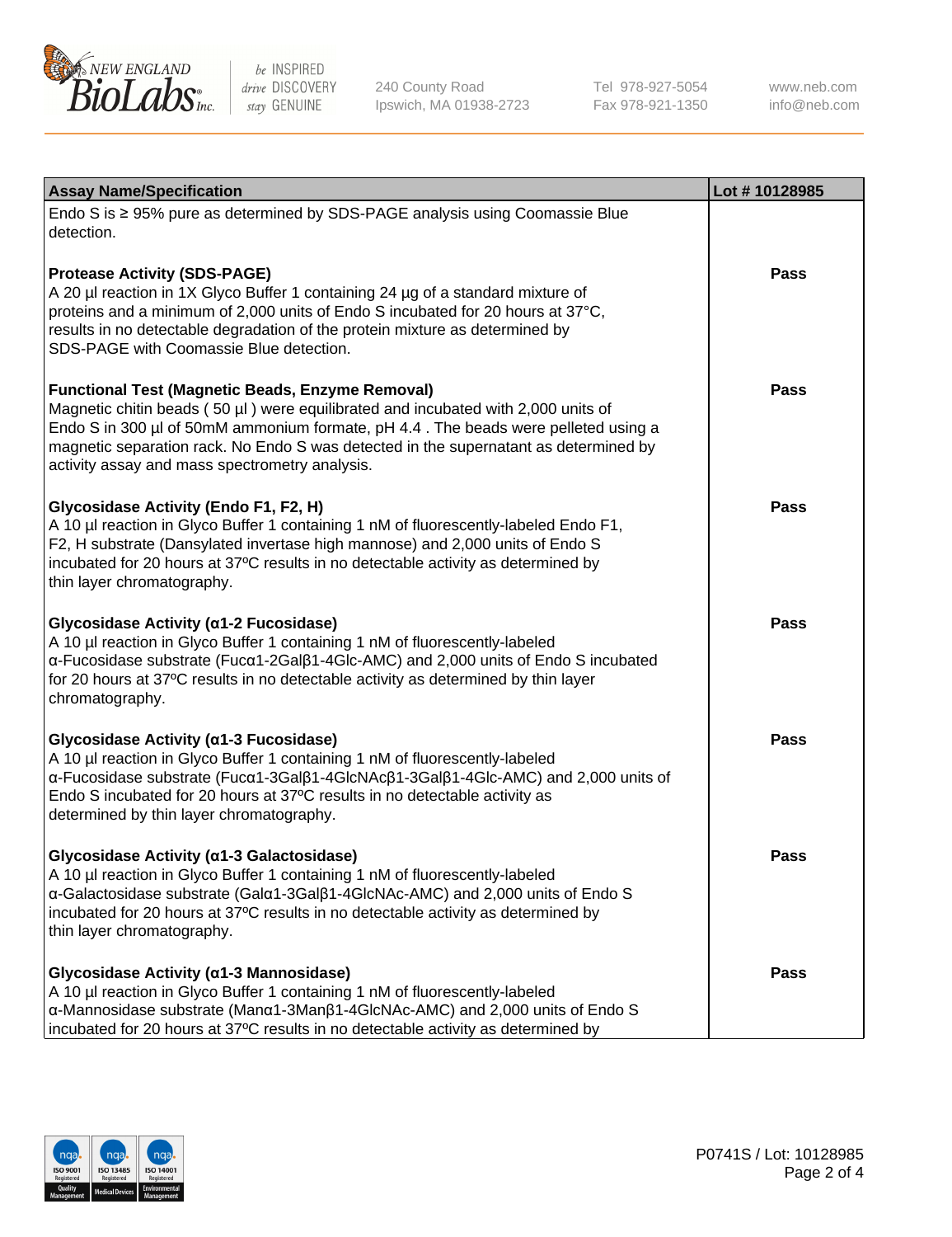

240 County Road Ipswich, MA 01938-2723 Tel 978-927-5054 Fax 978-921-1350

www.neb.com info@neb.com

| <b>Assay Name/Specification</b>                                                                                                                                                                                                                                                                                                                                              | Lot #10128985 |
|------------------------------------------------------------------------------------------------------------------------------------------------------------------------------------------------------------------------------------------------------------------------------------------------------------------------------------------------------------------------------|---------------|
| thin layer chromatography.                                                                                                                                                                                                                                                                                                                                                   |               |
| Glycosidase Activity (α1-6 Mannosidase)<br>A 10 µl reaction in Glyco Buffer 1 containing 1 nM of fluorescently-labeled<br>α-Mannosidase substrate (Μanα1-6Μanα1-6(Μanα1-3)Man-AMC) and 2,000 units of Endo S<br>incubated for 20 hours at 37°C results in no detectable activity as determined by<br>thin layer chromatography.                                              | <b>Pass</b>   |
| Glycosidase Activity (α1-6 Galactosidase)<br>A 10 µl reaction in Glyco Buffer 1 containing 1 nM of fluorescently-labeled<br>α-Galactosidase substrate (Galα1-6Galα1-6Glcα1-2Fru-AMC) and 2,000 units of Endo S<br>incubated for 20 hours at 37°C results in no detectable activity as determined by<br>thin layer chromatography.                                            | <b>Pass</b>   |
| Glycosidase Activity (α-N-Acetylgalactosaminidase)<br>A 10 µl reaction in Glyco Buffer 1 containing 1 nM of fluorescently-labeled<br>α-N-Acetylgalactosaminidase substrate (GalNAcα1-3(Fucα1-2)Galβ1-4Glc-AMC) and 2,000<br>units of Endo S incubated for 20 hours at 37°C results in no detectable activity as<br>determined by thin layer chromatography.                  | Pass          |
| Glycosidase Activity (α-Glucosidase)<br>A 10 µl reaction in Glyco Buffer 1 containing 1 nM of fluorescently-labeled<br>α-Glucosidase substrate (Glcα1-6Glcα1-4Glc-AMC) and 2,000 units of Endo S incubated<br>for 20 hours at 37°C results in no detectable activity as determined by thin layer<br>chromatography.                                                          | <b>Pass</b>   |
| Glycosidase Activity (α-Neuraminidase)<br>A 10 µl reaction in Glyco Buffer 1 containing 1 nM of fluorescently-labeled<br>α-Neuraminidase substrate (Neu5Acα2-3Galβ1-3GlcNAcβ1-3Galβ1-4Glc-AMC) and 2,000<br>units of Endo S incubated for 20 hours at 37°C results in no detectable activity as<br>determined by thin layer chromatography.                                  | <b>Pass</b>   |
| Glycosidase Activity (β1-3 Galactosidase)<br>A 10 µl reaction in Glyco Buffer 1 containing 1 nM of fluorescently-labeled<br>β-Galactosidase substrate (Galβ1-3GlcNAcβ1-4Galβ1-4Glc-AMC) and 2,000 units of Endo<br>S incubated for 20 hours at 37°C results in no detectable activity as determined by<br>thin layer chromatography.                                         | Pass          |
| Glycosidase Activity ( $\beta$ 1-4 Galactosidase)<br>A 10 µl reaction in Glyco Buffer 1 containing 1 nM of fluorescently-labeled<br>$\beta$ -Galactosidase substrate (Gal $\beta$ 1-4GlcNAc $\beta$ 1-3Gal $\beta$ 1-4Glc -AMC) and 2,000 units of Endo<br>S incubated for 20 hours at 37°C results in no detectable activity as determined by<br>thin layer chromatography. | <b>Pass</b>   |